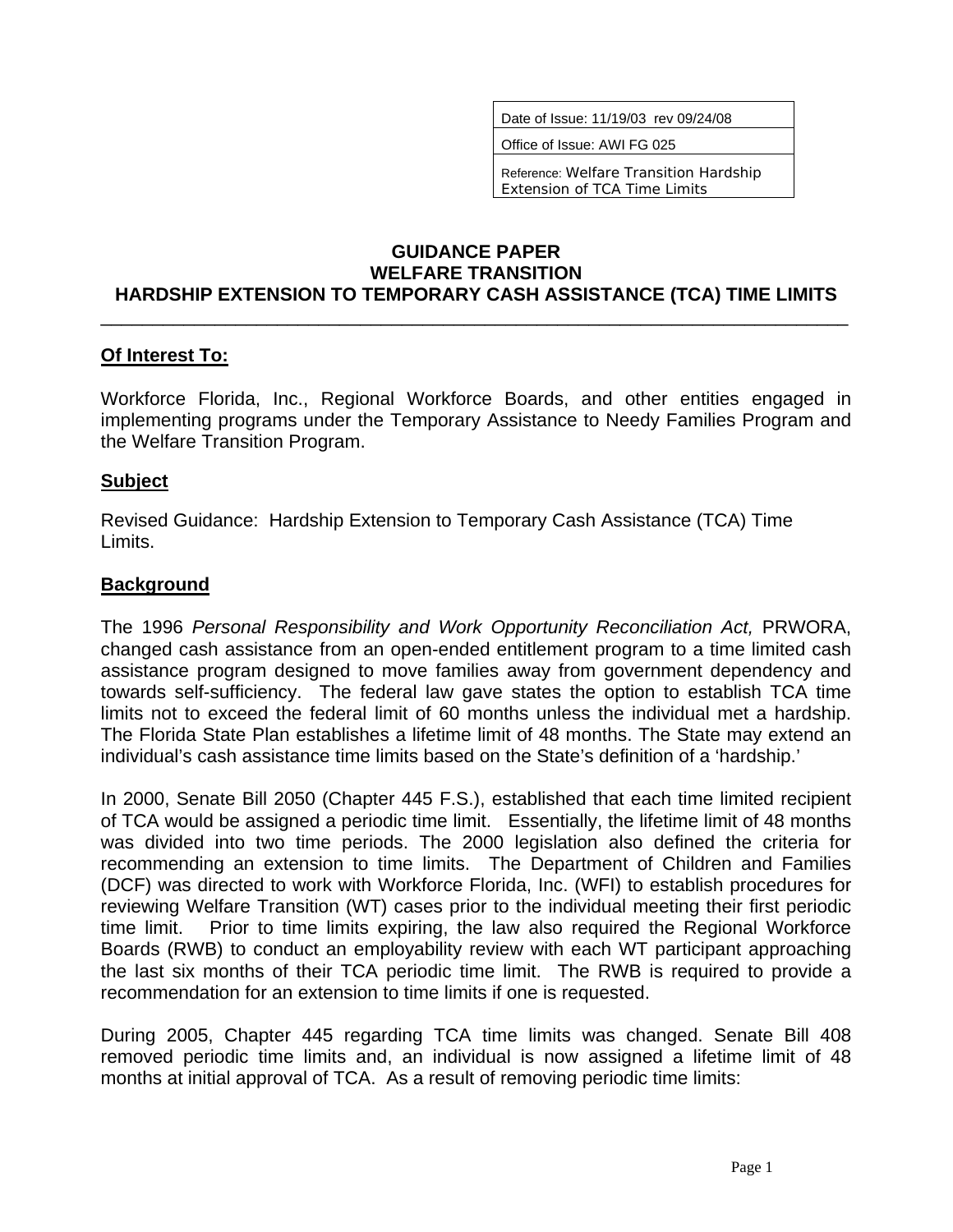- TCA recipients may no longer earn additional months for working and complying with program requirements;
- TCA recipients may no longer earn months to extend receipt of cash assistance for the successful completion of substance abuse and mental health treatment programs; and
- The RWB is now required to conduct an employability review prior to the individual meeting their lifetime limit of **48** months.

Included in Senate Bill 408 was language that deleted the requirement to align the composition of a review panel with the racial, gender and ethnic diversity of the community. Elements not modified by the 2005 legislative changes include:

- An employability review must be conducted by the RWB designee within six months of the individual's time limit.
- A recommendation to extend time limits must be based on the criteria established under 445.105 (F.S.) and further defined under 65A-4.201 (FAC).
- Florida Statutes provide for an extension of cash assistance time limits based on the status of an individual's Social Security Income (SSI) or Social Security Disability Income (SSDI) application or appeal.
- The number of individuals with a time limit extension beyond the 48 month (State) or the federal 60 month lifetime period cannot exceed 20 percent of the average monthly caseload.
- For individuals who have moved from another state, the months in which TCA was received under the TANF block grant in that other state, will count towards the cumulative 48-month limit.

# **I. Program Guidance**

It is the responsibility of the DCF to review each individual's time limits within six months of the TCA recipients (or applicant's) lifetime limit and initiate the employability review by completing Section A of the Hardship Extension Review Form, CF-ES 2082, and forward a copy to the RWB.) Upon receipt of the CF-ES 2082, a thorough employability review must be conducted with the individual and documented. During the review, the RWB must:

- Assess the individual's employment prospects;
- Assess barriers to the individual becoming employed;
- Provide the appropriate services/referrals in an effort to assist the individual with eliminating employment barriers prior to TCA ending;
- Develop a plan in conjunction with the individual to assist the individual in identifying actions necessary to obtain employment prior to reaching the end of the time limit and termination of cash assistance;
- Review the hardship extension criteria with the individual and inform the individual if they qualify for a time limit extension **recommendation based on the hardship extension criteria defined by law and code**; and
- Provide information regarding a hardship extension to the individual including his/her rights and responsibilities.

The RWB provider or designee may become aware of critical information during regular case management appointments or during the employability review: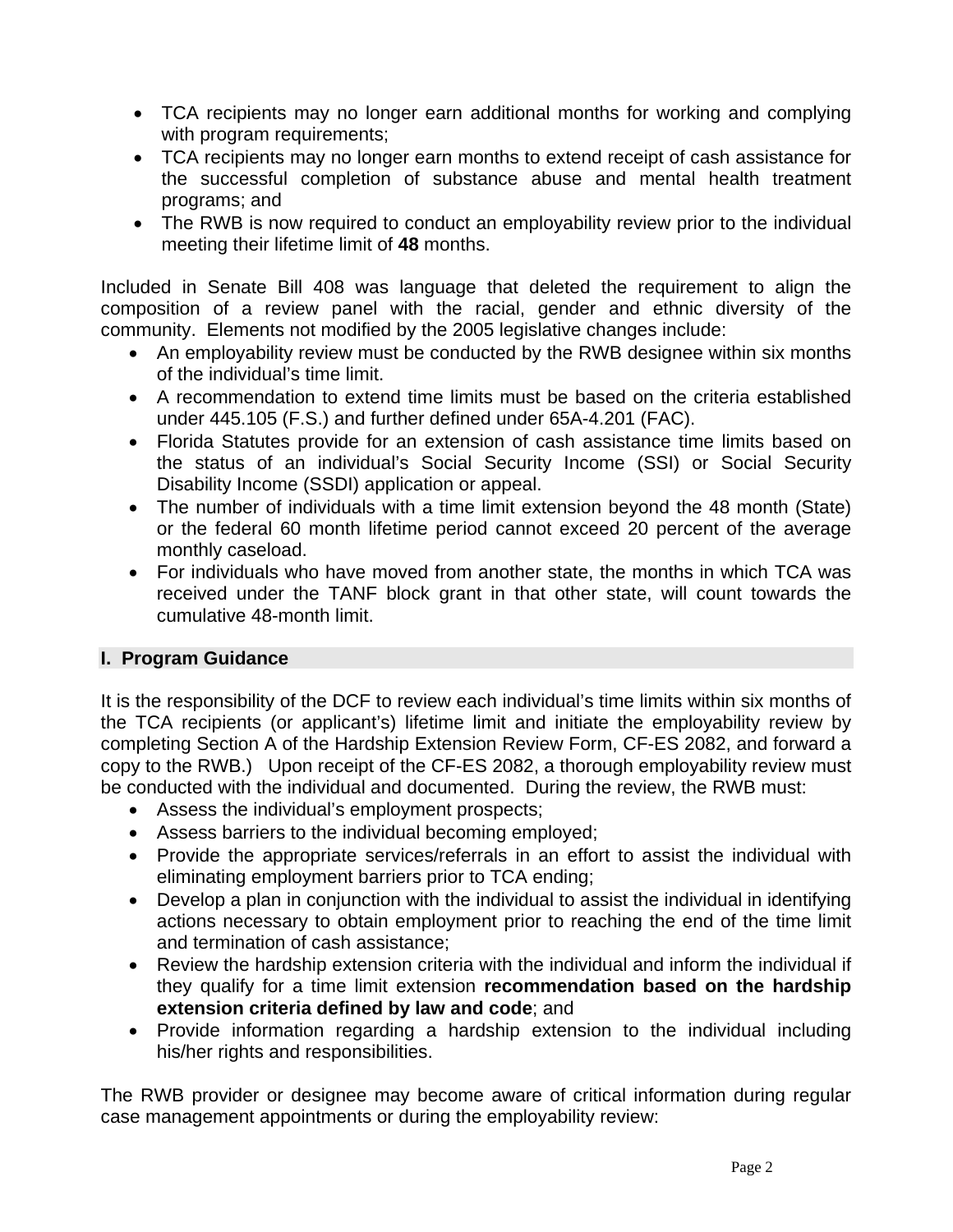- If an individual reports that they have an application for SSI/SSDI or an appeal pending for SSI/SSDI, the individual must be instructed to inform and provide documentation to the DCF to receive a SSI/SSDI extension.
- If the RWB notes that the individual may be within the last six months of their time limit and a CF-ES 2082 form has not been provided by DCF, the DCF should be contacted. The DCF then should review the individual's time limits and initiate the hardship extension review process if appropriate.
- If the individual previously refused a hardship extension but later decides a time limit extension is needed, the RWB should initiate the process and conduct an employability review unless the individual is not receiving assistance. If the individual is not receiving assistance, they must complete an ACCESS Florida application via the DCF Web site.

# **II. Procedures for Processing Requests for Hardship Extension of Time Limits**

## **Individual Still Receiving TCA**

Upon receipt of the Hardship Extension Review Form, CF-ES 2082, the RWB must schedule an interview to assess the individual's employment potential and employment barriers and enter receipt of the CF-ES 2082 in the One Stop Service Tracking (OSST) system. Using the AWI-WTP 0004, Cash Assistance Time Limit Ending Assessment and Review letter, the individual should be notified of when their last month of cash assistance is and informed that a mandatory employability review has been scheduled. It is important to retain a copy of the appointment letter in the individual's case file.

## *A. If the individual does not attend the appointment:*

- Because the individual did not attend the appointment, a recommendation to request a hardship extension is not required. Mark "No Show to Appointment/Extension Not Requested" on the CF-ES 2082 under Section B. Update the OSST *Hardship* sub-category on the *Alternative Plan* page in OSST by marking *No Show to Appointment/Extension Not Requested.* Forward the CF-2082 original copy to DCF. Retain a copy of the CF-ES 2082 in the case file.
- Pre-Penalty Counseling procedures must be initiated. The employability review appointment is a mandatory appointment. The pre-penalty and work penalty procedures outlined in the [Work Penalty, Pre-penalty Guidance document should](http://www.floridajobs.org/pdg/guidancepapers/037wrkpenaltyprepenaltywtrev012104.rtf)  [be followed.](http://www.floridajobs.org/pdg/guidancepapers/037wrkpenaltyprepenaltywtrev012104.rtf) The case notes should clearly outline the failure to meet for the mandatory employability reviewing appointment.
- The individual has the right to request an extension to their time limits at a later date. If the individual's TCA case is closed and the participant would like to request an extension, a Request For Assistance (RFA) must be filed. If the individual is receiving cash assistance and would like to request an extension, the RWB may opt to assist the individual with initiating the process.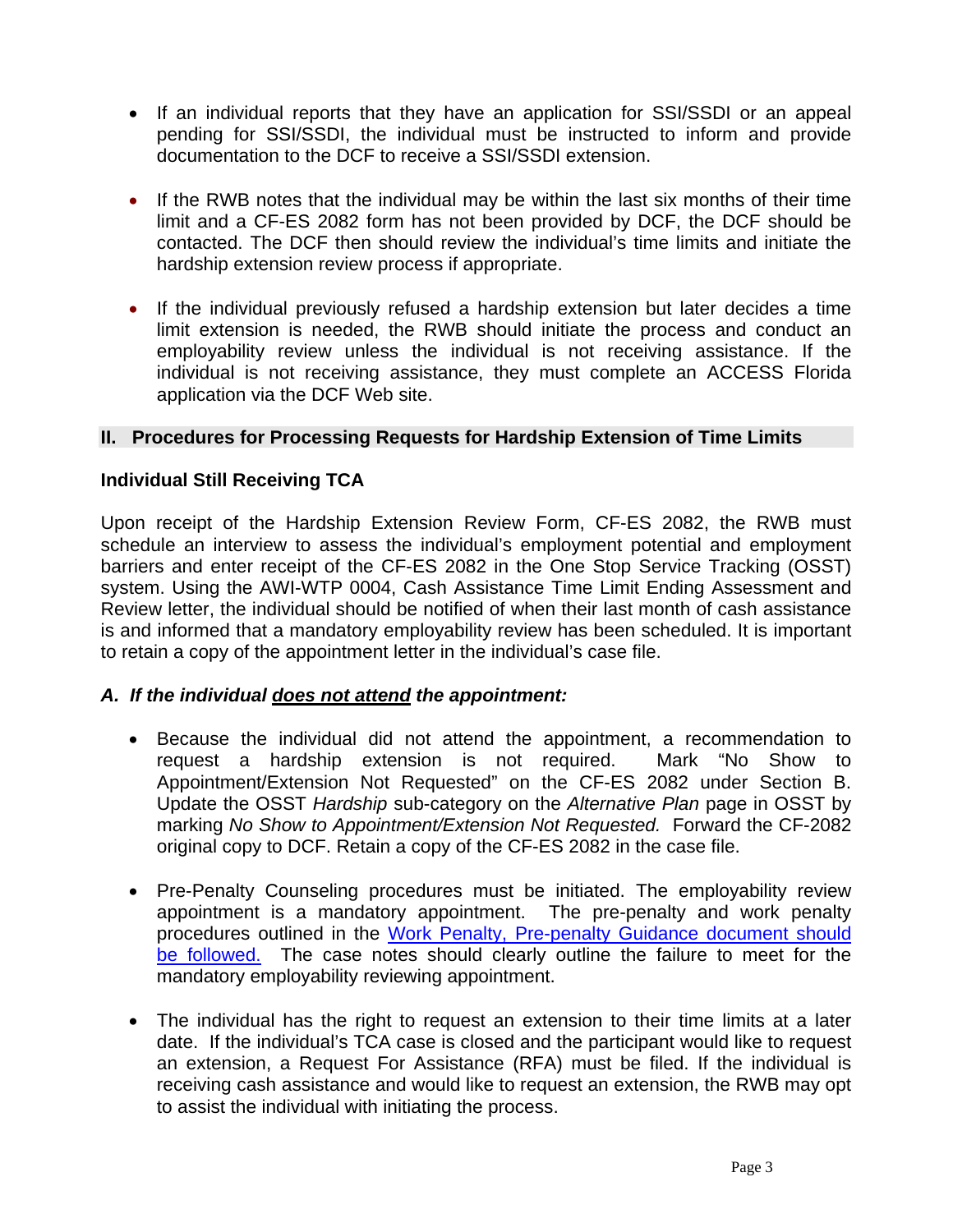## **B.** If the individual attends the appointment and is not requesting a hardship *extension to TCA time limits*

- Discuss the individual's time limits, current situation and options. Helping the individual identify barriers to employment and assisting with services to overcome such barriers is a priority of this review appointment.
- Review the Hardship Extension Statement of Understanding Form, AWI WTP-2086, with the individual and sign the form. The completed form must be retained in the case file.
- The individual must verify the decision by marking "I am not requesting an extension to my time limits for temporary cash assistance" in Section C of the CF-ES 2082. The individual must sign and date portion C of the CF-ES 2082 as well. A recommendation for a hardship extension under section B is not required. The CF-ES 2082 must be returned to the DCF to process the case appropriately. A copy of the CF-ES 2082, Hardship Extension Review Form, must be retained in the individual's case file.
- The OSST system must be updated to reflect appropriate information.

## *C. If the individual attends the appointment and requests a hardship extension of time limits*

- The RWB will review the individual's employment potential and barriers to employment to assist the individual with identifying actions necessary to become employed prior to reaching the TCA time limit.
- The RWB should discuss the individual's options and review the Hardship Extension Statement of Understanding form, AWI WTP-2086, with the individual. The individual and provider must sign and date the last two lines of the form. The completed AWI WTP-2086 must be retained in the case file.
- The individual must verify the decision by marking "I am requesting an extension to my time limits for temporary cash assistance" in Section C of the CF-ES 2082. The individual must sign and date section C of the CF-ES 2082.
- The RWB is required to review the individual's case (participation, engagement, current circumstances, etc.) and indicate if a hardship extension criterion has been met (if any). The RWB must make a recommendation **based** on the hardship extension criteria. This means, if a recommendation for additional time is entered on the form, the individual must have met one of the hardship extension criteria, and the form must reflect this information. The RWB must complete section B of the CF-ES 2082.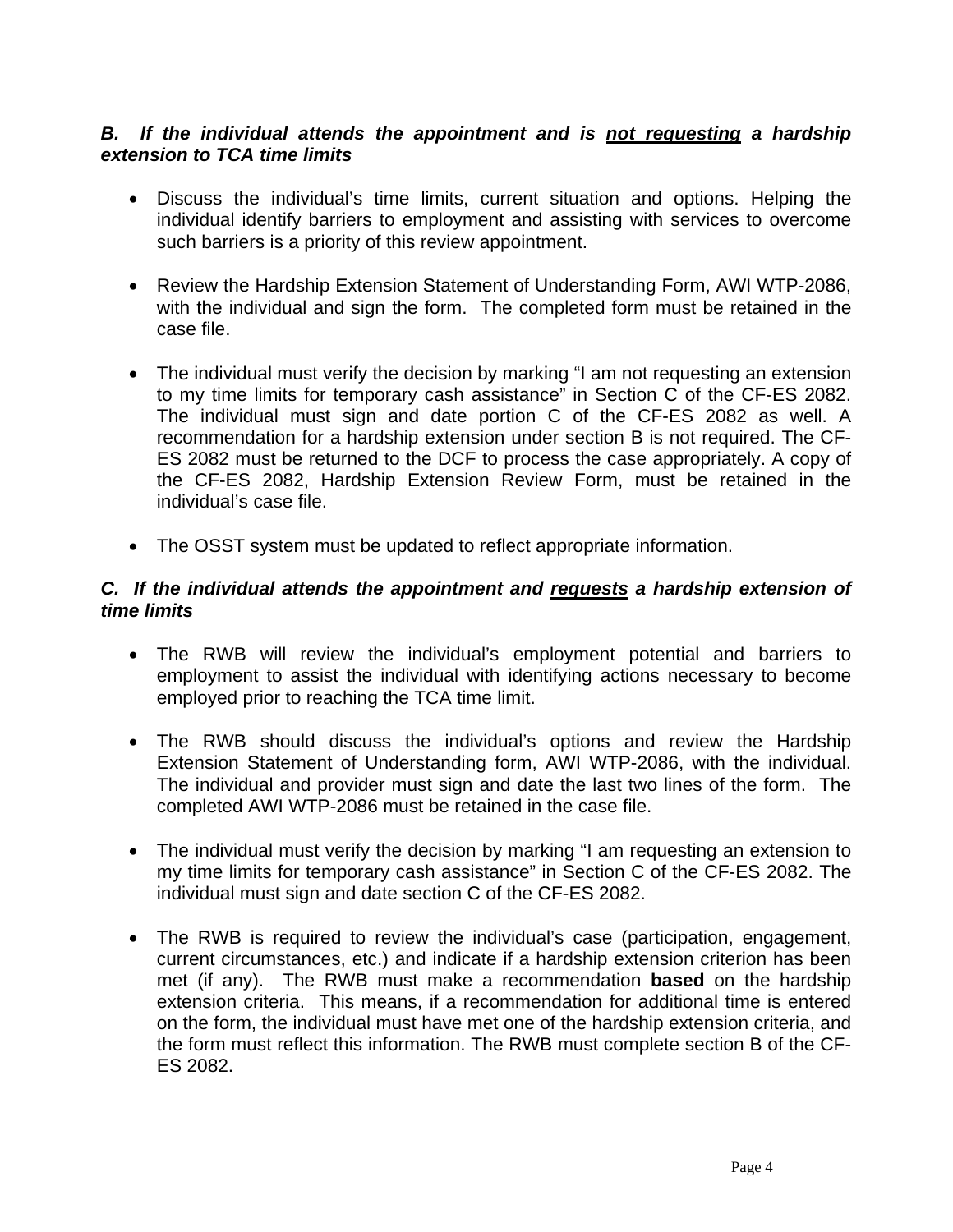- The RWB must return the original CF-ES 2082 to the DCF who will approve or deny the extension based on the criteria and recommendation of the RWB. *The RWB does not complete section D of the CF-ES 2082 or make a final determination.* **The RWB only makes a recommendation based on the hardship extension criteria defined under Florida Statute 414.105 and Florida Administrative Code 65A-4.201.**
- A copy of the CF-ES 2082 must be retained in the individual's case file.
- The individual may withdraw their hardship extension request at any time.

If the individual's time limits have ended, and they are not receiving on-going TCA the procedures described below should be followed if they request a hardship extension of their time limits. Their case is in a pending status and no TCA is provided due to time limits. Because of the nature of the pending status, *the review and recommendation process should be completed within ten working days*. *The RWB is responsible for developing a local operating procedure regarding this emergency extension process. The process should include provision of other workforce services if eligible and appropriate to help the individual become employed or retain employment.* 

## **III Eligibility Criteria for Hardship Extension**

Eligibility criteria for the recommendation of a hardship extension of TCA time limits include:

**1. Criteria One: Has the participant diligently participated and have an inability to obtain employment.** 

**Diligent participation** is defined by the Department of Children and Families as not having had more than one work sanction imposed in the last 18 months of receipt of TCA and, demonstrating satisfactory compliance with the Individual Responsibility Plan (IRP) including alternative plan requirements as determined by the RWB provider (DCF Rule 65A-4.201, amended 5/27/2001).

## 2. **Criteria Two: Does the participant have one or more extraordinary barriers to employment?**

- $\triangleright$  The individual has been a custodial parent with a child under three months of age.
- $\triangleright$  The individual has been a single custodial parent caring for a child who has not attained age six and has proven the inability to obtain needed child care due to the unavailability of appropriate child care within a reasonable distance from the home or worksite, unavailability or unsuitability of informal child care by a relative or other arrangements, or unavailability of appropriate and affordable formal child care arrangements.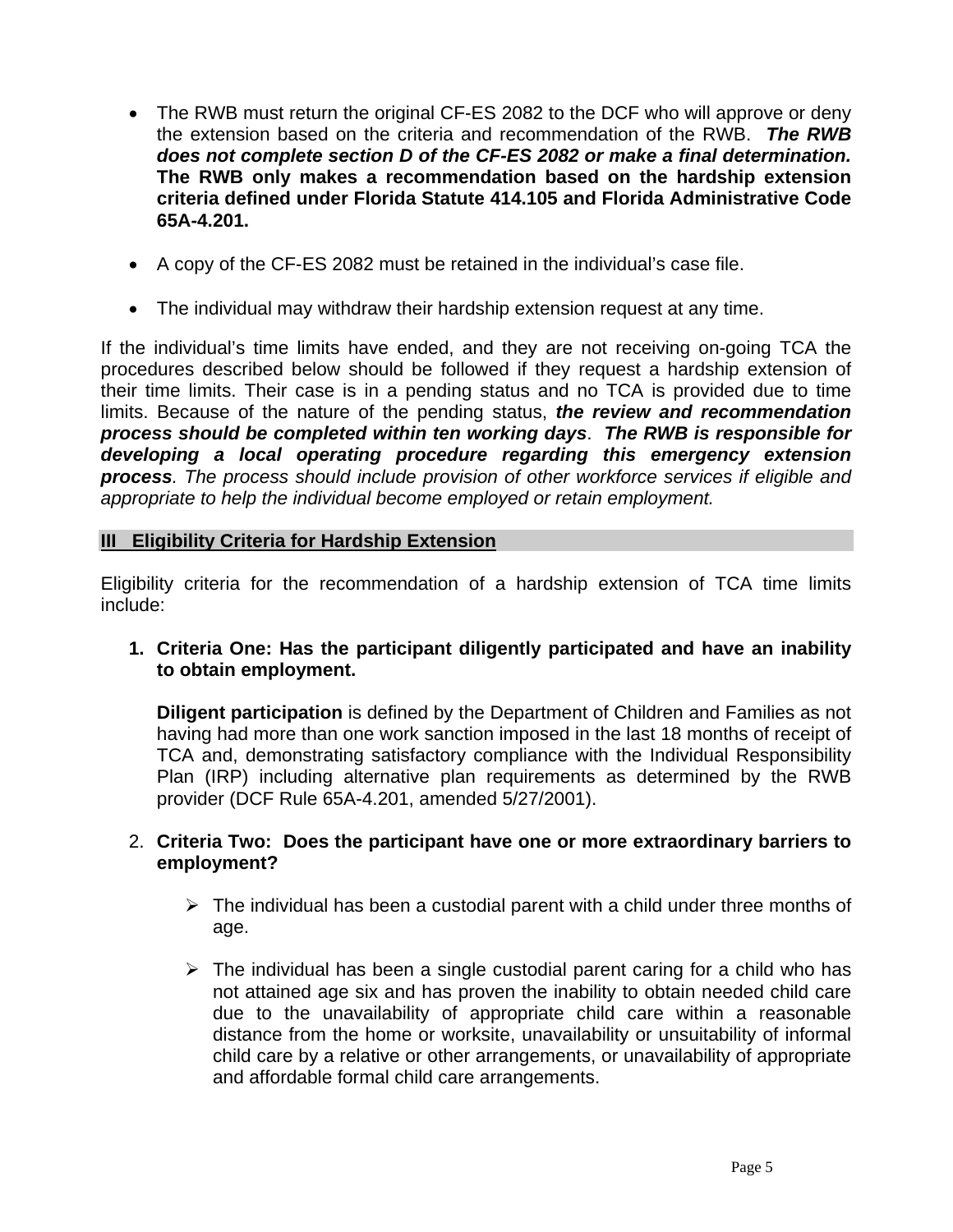- $\triangleright$  The individual was unable to participate in assigned work activities due to a medical incapacity. The individual was required to comply with the course of treatment necessary for the individual to resume participation. The individual was excused from the work activities if a licensed physician (licensed under Florida Statute chapter 458 or 459) verified the medical incapacity.
- $\triangleright$  The individual was temporarily unable to participate in assigned work activities due to circumstances beyond their control, including conditions that may result in an exemption from work requirements.
- 3. **Criteria Three: Does the participant have a significant barrier combined with a need for additional time? The provider must indicate which significant barrier the participant has**. **Significant barriers include:** Illiteracy, language barriers, domestic violence, a surplus of labor in the local community, living in an area with a high unemployment rate, underemployment, homelessness, previous felony convictions and unavailability of support services including adequate/reasonable transportation.
- 4. **Criteria Four: Did the parent receive cash assistance as an "adult" while a teen?** This means the individual received assistance as an adult while under the age of 20. The RWB must then verify if the parent received 24 months of eligibility beyond receipt of high school diploma or equivalent. A need by teen parents for an exemption in order to have 24 months of eligibility beyond receipt of the high school diploma or equivalent.

The participant may receive an extension to time limits for other reasons outside of the criteria determined by the RWB:

- The **DCF** can make a recommendation to extend the time limits for a minor child of a family who is receiving TCA and has reached the end of the established time limits (414.105 (4) (e) F.S.): "the recommendation must be the result of a review which determines that the termination of the child's temporary cash assistance would be likely to result in the child being placed into emergency shelter or foster care."
- The individual has applied for social security or social security disability benefits.

## **IV. Determination**

## *The individual is granted a hardship extension to their lifetime limit by DCF*

- The RWB must update the OSST system.
- The RWB must prepare the individual for the end of the extended life time limit.
- If the individual requires a subsequent extension to time limits, the RWB must initiate the review process and forward the recommendation to the DCF prior to time limits expiring. Otherwise, cash assistance will end once time limits are met.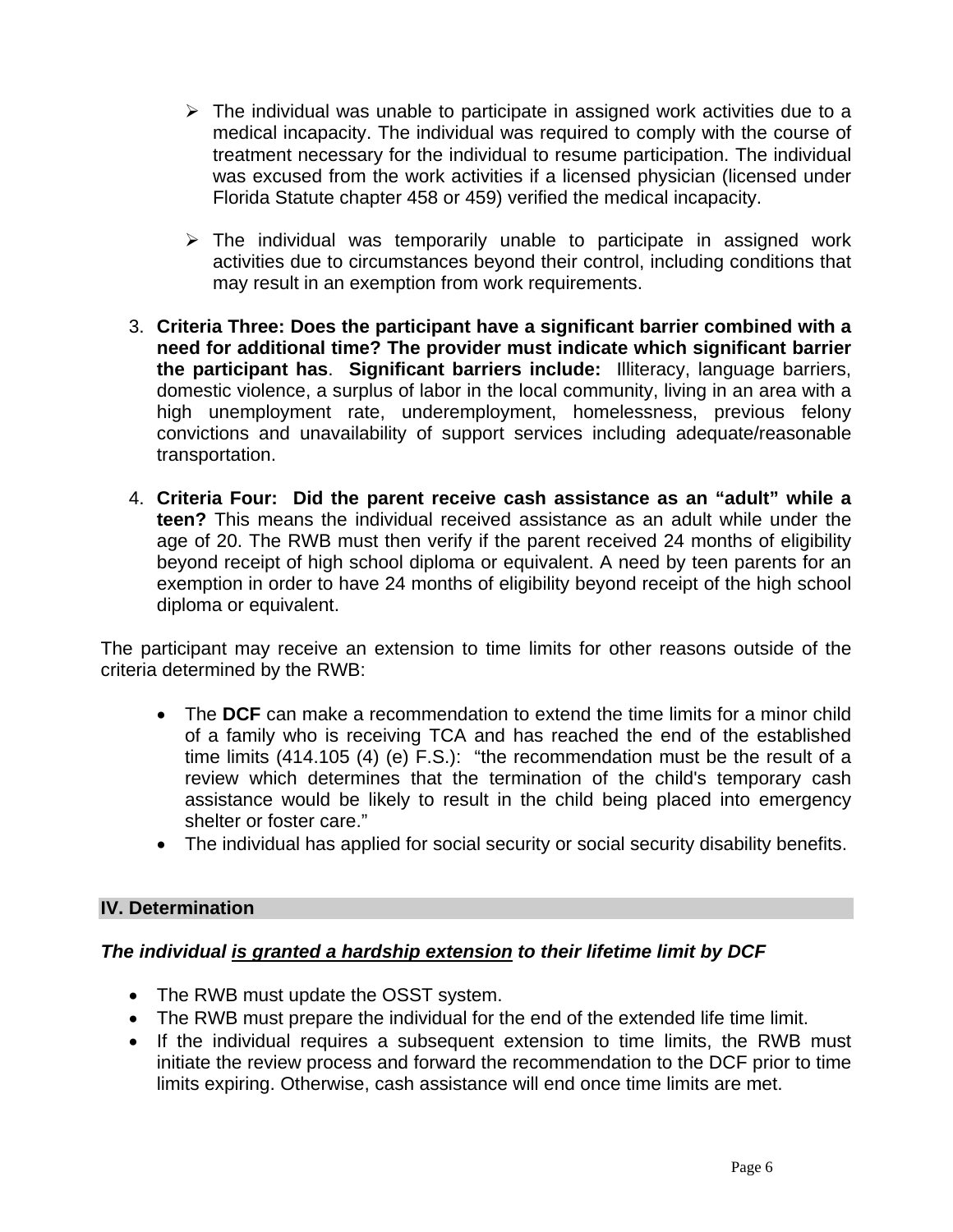# *The individual is denied an extension to his/her time lifetime limits*

- The RWB must update the OSST system.
- The RWB must prepare the individual for the end of the life time limit.
- The cash assistance should end according to DCF rules and regulations.
- **If the individual disagrees with the denial to time limits, they may request a hearing through DCF**. The RWB should inform the individual of their rights to request a fair hearing and file a grievance.

## **V. Processing SSI/SSDI Hardship Extension Requests**

Individuals with pending SSI/SSDI applications are eligible for an extension of their time limits until they receive a final determination of their eligibility for SSI/SSDI or a final decision on their appeal of denial of eligibility. If an individual chooses not to appeal a denial of social security benefits with the SSA, the determination is considered final.

- 1. According to Florida Administrative Code, the DCF is responsible for reviewing the individual's time limit. If the individual is within the last six months of cash assistance time limits and reports to the DCF that a current appeal or application for SSI/SSDI has been filed, an extension is provided. If no application or appeal is verified, DCF should forward a CF-ES 2082 to the RWB.
- 2. While waiting for a final determination of the SSI or SSDI application, the individual must comply with the alternative requirement plans assigned by the RWB based on the individual's documented medical ability to comply.
- 3. If a final determination results in the denial of SSI or SSDI benefits, any period during which the recipient received temporary cash assistance shall count against the recipient's 48-month lifetime limit.

## **VI. Compliance Requirement**

Individuals who are on an extension are required to comply with their Individual Responsibility Plan (IRP). The IRP may include alternative activities, such as medical treatment, therapy, counseling appointments, as well as substance abuse/mental health services. The development of the IRP should take into consideration the individual's situation and medical ability to comply. Failure to comply should result in pre-penalty counseling and may result in a sanction being imposed (procedures in accordance with the Work Penalty, Pre-penalty Process).

- $\ge$  Individuals who have received an SSI/SSDI time limit extension and are subsequently sanctioned may lift their sanction according to the normal prepenalty/penalty guidance. The mandatory penalty period must be served if good cause is not provided.
- $\triangleright$  In regards to a hardship extension, non-compliant participants can be sanctioned. If the individual fails to comply with work activity requirements, alternative